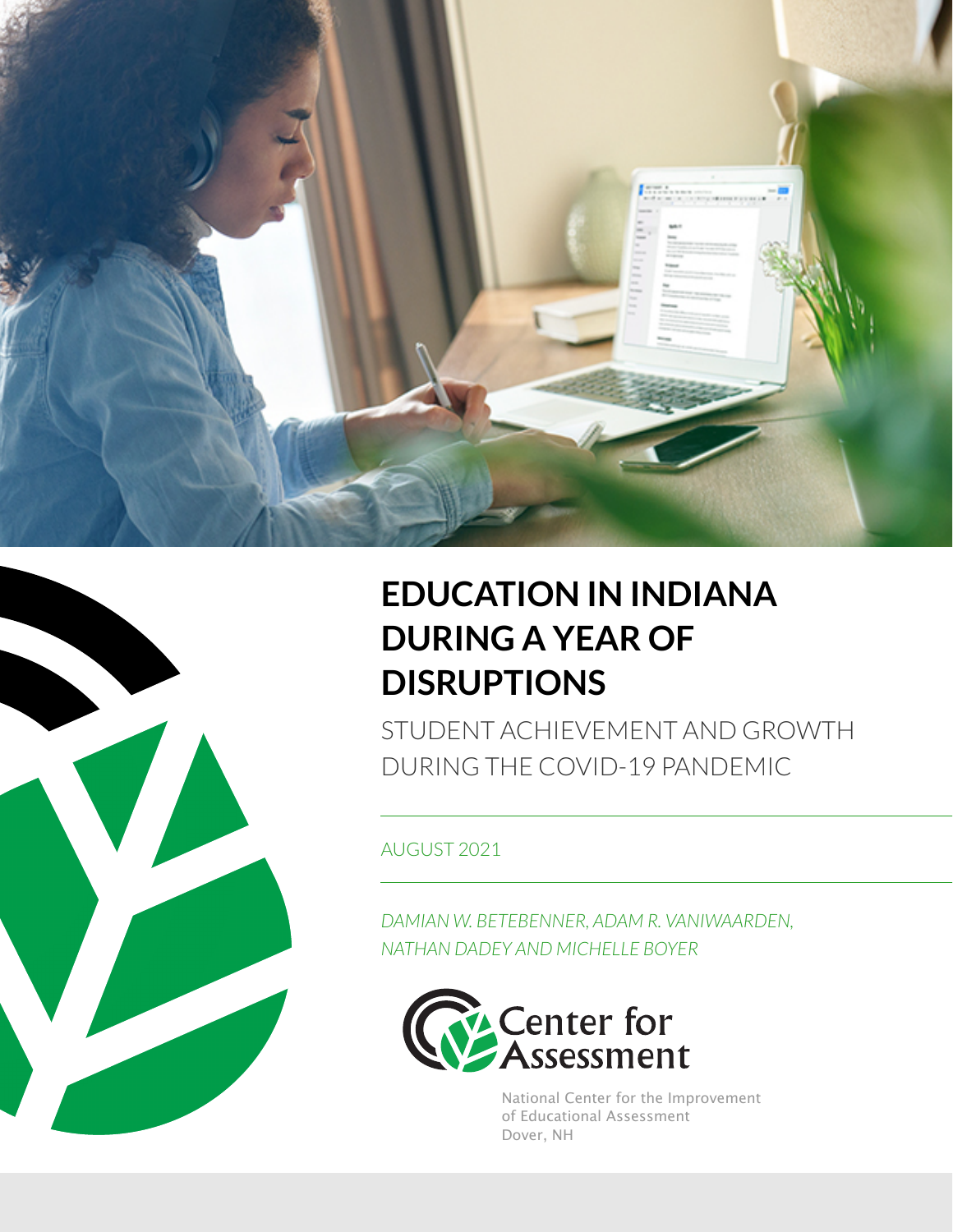

## **EDUCATION IN INDIANA DURING A YEAR OF DISRUPTIONS**

STUDENT ACHIEVEMENT AND GROWTH DURING THE COVID-19 PANDEMIC

Submitted to:

Dr. Katie Jenner, Secretary of Education Indiana Department of Education August 2021

#### Author(s):

Damian W. Betebenner, Adam R. VanIwaarden, Nathan Dadey and Michelle Boyer

#### For More Information:

Project Code: [Github](https://github.com/CenterForAssessment/SGP_Research/tree/master/Indiana/Learning_Loss_Analysis) [anyone@nciea.org](mailto:anyone@nciea.org)

Acknowledgements:

The Center for Assessment wants to thank the entire staff of Office of School Accountability, and particularly Maggie Paino, Brenda Erbse, Vanessa Deveau Bachle and Ron Sandlin, for their contributions to the creation of this report.

Suggested Citation:

The National Center for the Improvement of Educational Assessment (2021). Education in Indiana During a Year of Disruptions. Submitted to Indiana Department of Education, Indianapolis, IN.

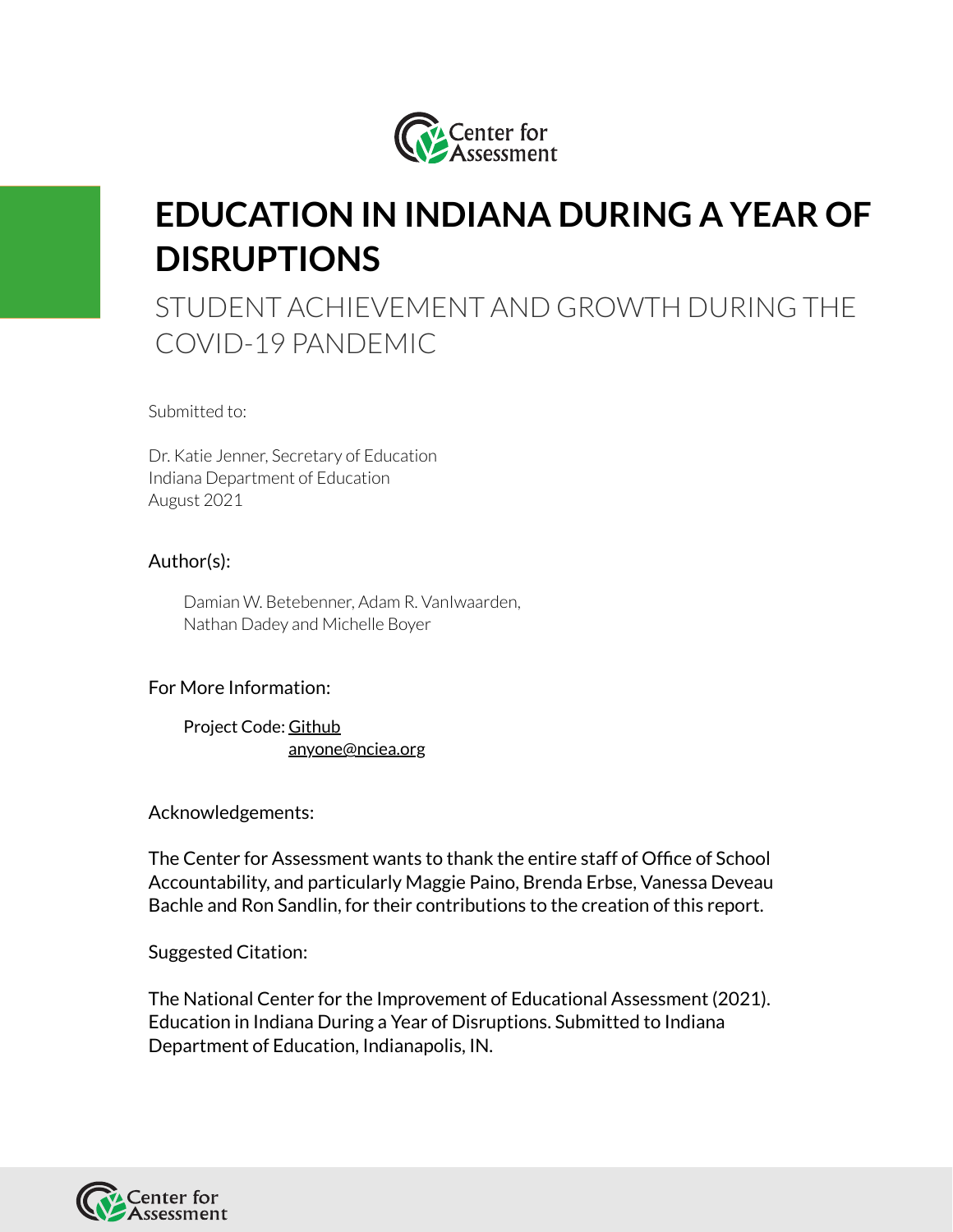# EXECUTIVE SUMMARY

## **BACKGROUND**

At the end of January 2020, the World Health Organization declared the novel coronavirus (COVID-19) a public health emergency of international concern and the United States Secretary of Health and Human Services declared a public health emergency for the United States. Although many continued to carry out their daily lives without interruption, drastic changes began to occurin Indiana when Governor Eric Holcomb declared a public health disaster [emergency](https://www.in.gov/gov/files/20-02ExecutiveOrderDeclarationofPublicHealthEmergencyforCOVID-19FINAL.pdf) on March 6, 2020. Executive orders followed from Governor Holcomb mandating that all public and private schools close and cease in-person instruction [temporarily](https://www.in.gov/gov/files/EO_20-05.pdf), and ultimately requiring remote instruction forthe remainder of the [2019-2020](https://www.in.gov/gov/files/Executive-Order-20-16-Education.pdf) school year.

The sudden onset of these changes presented immediate challenges for school leaders and educators, and they quickly adapted operations to provide educational access and services upon which students and families relied in a way that ensured the safety and wellbeing of students and school staff. Ultimately, Governor Holcomb cancelled the [administration](https://www.in.gov/gov/files/EO_20-05.pdf) of all statewide assessments and the Indiana Department of Education (IDOE) [requested](https://www.doe.in.gov/sites/default/files/essa/indiana-essa-waiver-request.pdf) and [received](https://www.doe.in.gov/sites/default/files/essa/used-essa-waiver-approval.pdf) a waiver from the federal requirement to administer statewide assessments forthe 2019-2020 school year.

On June 11, 2020, Governor Holcomb announced that Indiana's public and private schools were [permitted](https://www.in.gov/gov/files/Executive-Order-20-32-Stage-4.pdf) to reopen on July 1, 2020 to provide in-person instruction during the 2020-2021 school year. In collaboration with other state agencies, the IDOE published "Indiana's Considerations for Learning and Safe Schools" [\(IN-CLASS\)](https://www.doe.in.gov/COVID-19) to provide guidance for schools when navigating new protocols forre-opening and re-entry of school buildings. Ultimately, the IN-CLASS guidance signaled to schools that a return to in-person instruction did not equate to a return to "normal."

Indiana, like all states, recognized the impact of COVID-19 on its education systems but grappled with the challenge of evaluating the academic impact of the COVID-19 pandemic on students, as well as appropriately responding to these impacts with intentional, targeted, and evidence-based resources. In response to this need, the Indiana General Assembly passed House Enrolled Act 1514- 2021, and Governor Holcomb signed into law Public Law 211-2021. Public Law 211-2021 added Ind. Code § 20-26-5-40.6, which requires the IDOE to conduct a "learning loss study" forthe 2020- 2021 and the 2021-2022 school years to identify specific subject areas, grade levels, and student groups that experienced an academic impact due to COVID-19. Further, the federal American Rescue Plan Act required states to carry out activities to address "learning loss" by supporting the implementation of evidence-based interventions that respond to student needs and address the disproportionate impact of COVID-19 on students. The IDOE contracted with the Centerfor Assessment to conduct a study that would provide reliable information on COVID-19's academic impact so educators, parents, and state leaders might better understand and support efforts that promote student achievement.

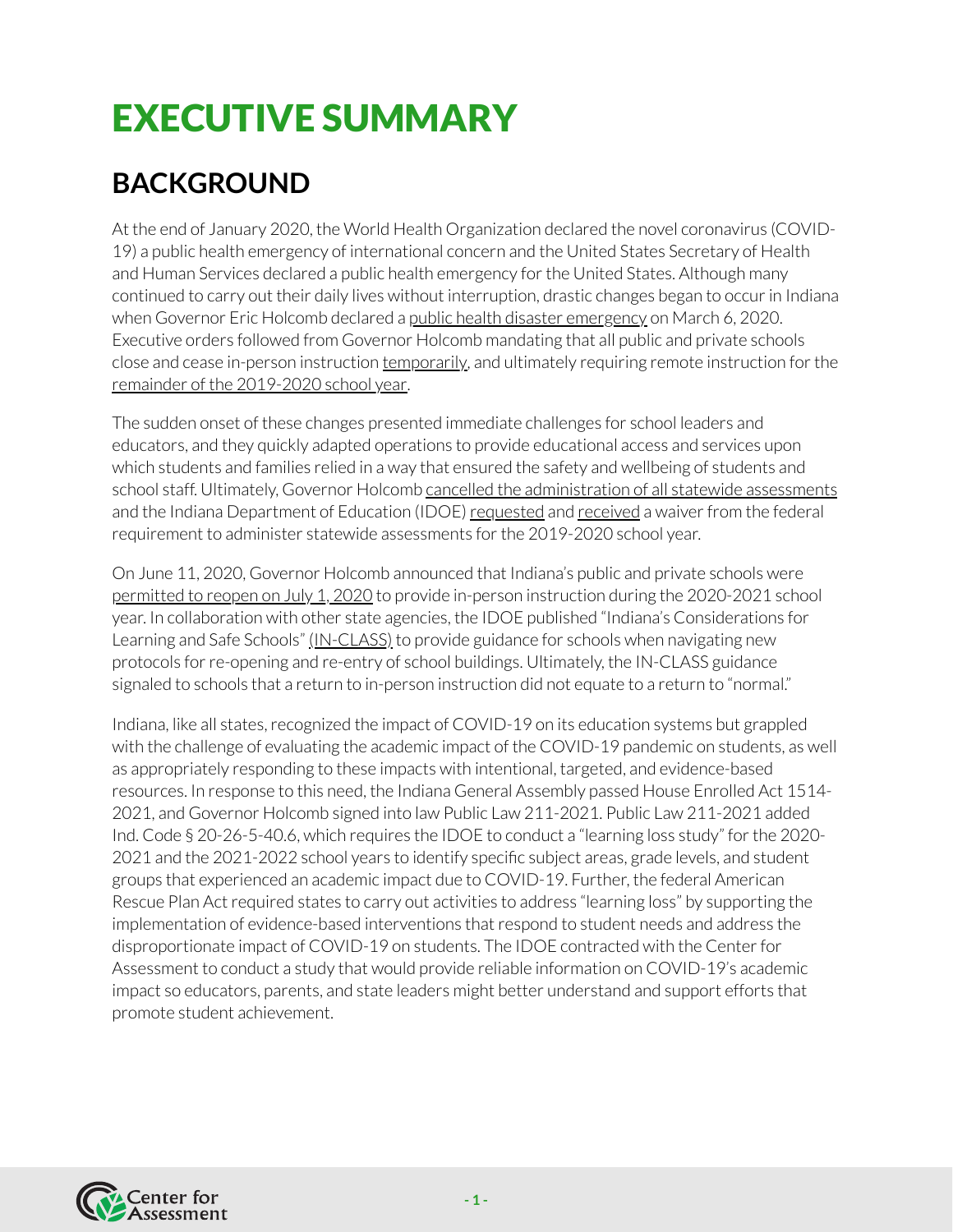## **STUDY GOALS AND DATA**

It is important to note that there cannot be a one-size-fits-all approach to understanding the impact of the COVID-19 pandemic on student learning, and no single study can comprehensively characterize impact. The goal of this study is to provide Indiana stakeholders with actionable insights into how students were impacted academically by the pandemic. Specifically, the study aims to provide additional context to student performance during the pandemic by identifying which students were impacted, in what content areas students were impacted, and the magnitude of that impact. Understanding COVID-19's impact on student learning is clearly a daunting but vital task to ensure students receive appropriate educational services.

A discussion of academic impact implies a comparison to a situation where the cause of the impact is absent in orderto answerthe question, *Where would the student be academically had the pandemic not occurred?* The pandemic together with all the accompanying disruptions to normal learning functioned as a headwind, slowing the academic progress of students starting in March 2020 and continuing through the 2020-2021 school year. The situation is analogous to that of a commuter who experiences a delay when driving due to an unforeseen event like a rain storm. We can ask, *Where would the commuter be along their journey if the rain storm had not occurred?* and answerthat question using assumptions about normal rates of progress in comparison with the actual progress that occurred. For purposes of determining academic impact, we use historical performance data to understand normal, pre-COVID, student progress and compare that to actual student progress in order to determine how the headwind of the pandemic slowed student academic progress.

The IDOE has collected high-quality assessment data that can be used to support its efforts to understand student learning and achievement during the pandemic, and to inform state and local responses to support recovery of learning. This study quantifies change in student academic performance in terms of both academic achievement and growth by using comprehensive current and historical assessment data from three sources: Indiana Learning Evaluation and Readiness Network (ILEARN) summative assessment, WIDA-ACCESS (WIDA-ACCESS) for English language learners (ELLs) assessment, and NWEA Measures of Academic Progress (NWEA-MAP) interim assessment.

The 2021 ILEARN summative assessment data are available for grades 3 to 8 in English/language arts and mathematics. The annual spring 2020 administration of the ILEARN assessment was cancelled due to COVID-19, necessitating the use of spring 2019 ILEARN data as the pre-pandemic point of comparison for analyses of pandemic-related academic impact.

The 2021 WIDA-ACCESS assessment data are available for kindergarten to grade 12. Unlike the ILEARN assessment, the annually administered WIDA-ACCESS assessment was administered in early 2020 prior to the onset of the pandemic. Analyses involving WIDA-ACCESS will utilize 2020 as the pre-pandemic point of comparison.

NWEA-MAP interim assessments are the most frequently used interim assessments in Indiana. The MAP interim assessments are administered three times a year (fall, winter, and spring), and data from fall 2020 and winter 2020-2021 for kindergarten to grade 10 in English/language arts and

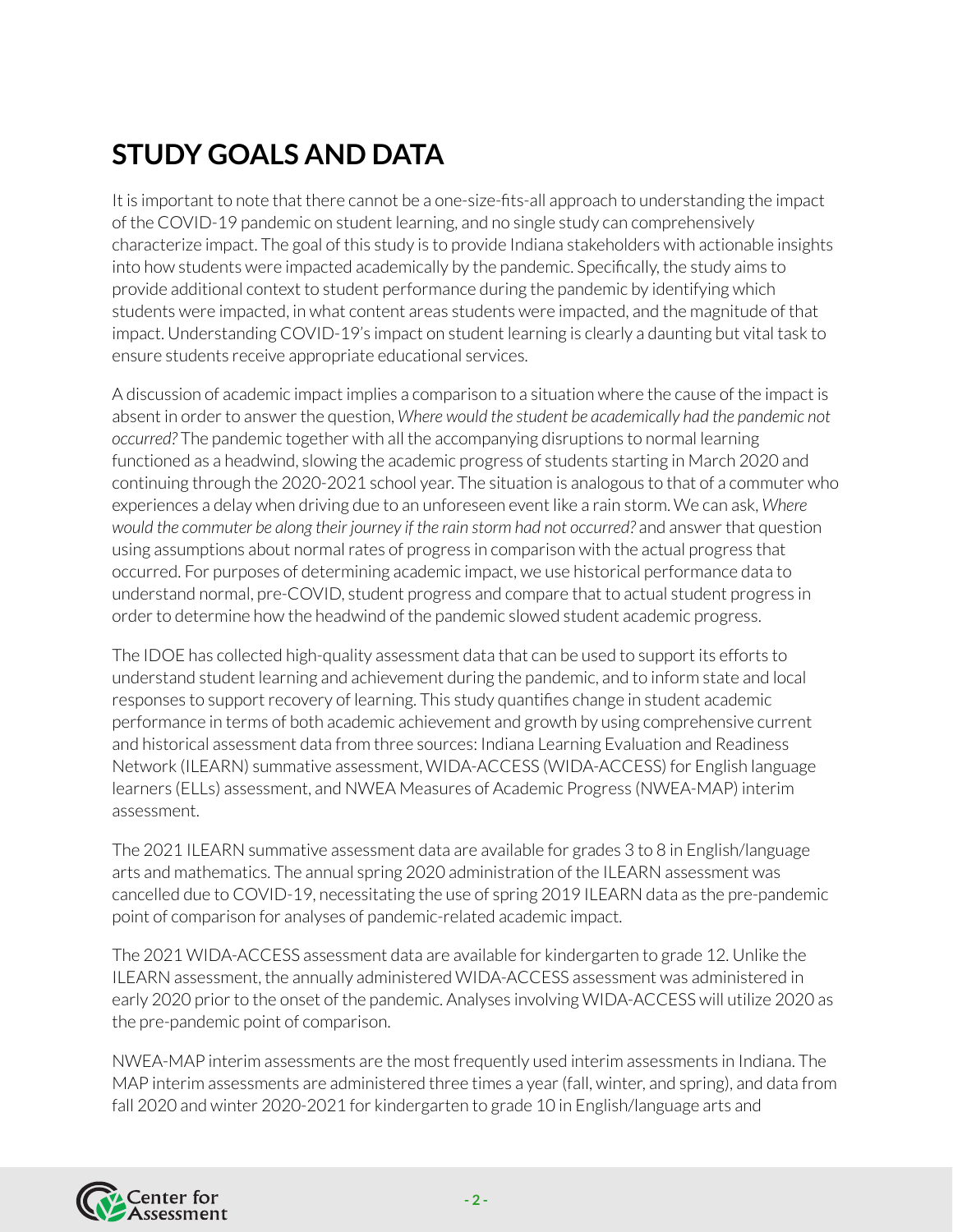mathematics were made available for analyses through data sharing agreements. These interim assessment data comprised the first evidence received regarding the academic impact of the pandemic on students. Data forfall 2020 and winter 2020-2021 student growth data based upon historical growth norms that can be used to assess academic impact during the early part of the 2020-2021 academic year.

The availability of these three, comprehensive data sets places Indiana at the forefront of states nationally in using data to understand the academic impact of the pandemic. Clearly, the three data sets do not cover all ages of students nor all subjects in which students learn. However, they do support an essential first step in examining academic impact and discussing strategies forrecovery that apply to all ages and subjects.

## **RESEARCH QUESTIONS**

This study addresses three research topics:

- **Student Population and Test Participation:** Who comprises the population of students in Indiana and who comprises the population for whom academic impact data is available?
- **Academic Impact:** To what extent did COVID-19 disruptions impact student academic performance and learning outcomes? In what content areas/domains did students experience academic impacts? Which demographic and academic student groups, schools, and school corporations experienced academic impacts?
- **Anticipated Recovery Time:** What is the anticipated academic recovery time based on the experienced COVID-19 disruptions?

## **STUDENT POPULATION AND TEST PARTICIPATION**

Descriptions of changes in student enrollment and test participation in 2021 are important for accurately interpreting student academic performance on those tests in terms of status (also referred to as achievement or attainment), trend, and growth. Indiana saw a slight drop in overall public school student enrollment in 2021. Public school PK-12 enrollment in the 2020-2021 school year was [1](#page-4-0),050,614 $^{\rm 1}$ . This compares to 1,054,903 students in 2019-2020.

More significantly for the determination of academic impact, though, is student participation as part of assessment data collection. Census level educational assessments like ILEARN and WIDA-ACCESS are critical for understanding the academic performance of students and, in turn, investigating the academic impact that the pandemic has had on students. The two population level data sources used forthis study, ILEARN and WIDA-ACCESS, both had excellent participation in 2021 that was similar to participation in 2019 and 2020, respectively.

<span id="page-4-0"></span><sup>&</sup>lt;sup>1</sup> Total public school enrollment as of [October](http://www.stats.indiana.edu/dms4/new_dpage.asp?profile_id=315&output_mode=1) 1, 2020.

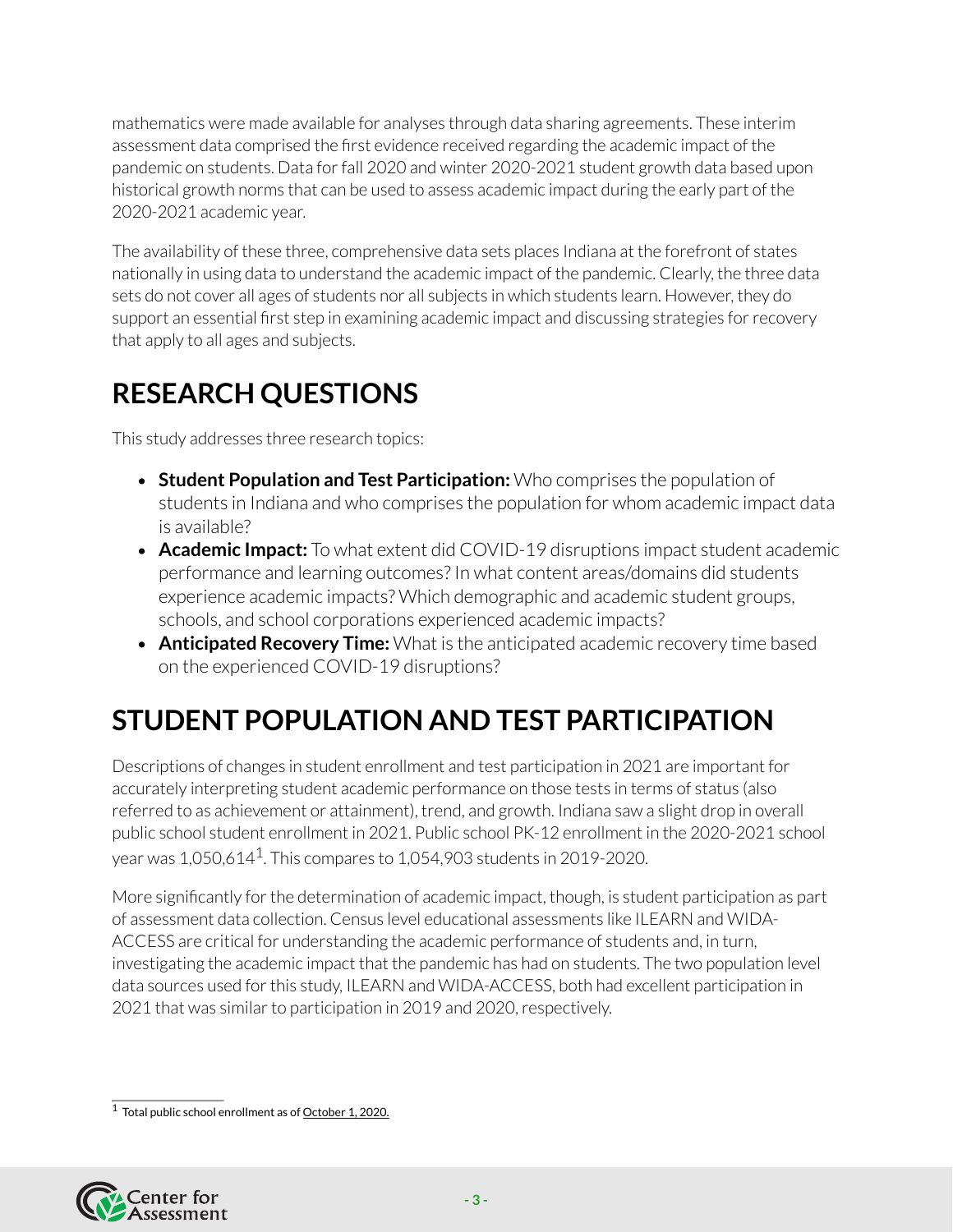| <b>Assessment</b>  | 2018 | 2019 | 2020 | 2021    |
|--------------------|------|------|------|---------|
| ISTEP ELA          | >99% |      |      |         |
| <b>ISTEP Math</b>  | >99% |      |      |         |
| II FARN FI A       |      | >99% |      | >99%    |
| <b>ILEARN Math</b> |      | >99% |      | >99%    |
| <b>WIDA-ACCESS</b> | >99% | >99% | >99% | $>99\%$ |

NWEA-MAP is the most widely used interim assessment in Indiana. Coverage rates amongst Indiana students vary by grade (Kindergarten to grade 10) and content area (English/language arts and mathematics). In general, coverage rates ranged between 35% and 45%, except in grades 9 and 10 where coverage dipped to near 20% of Indiana's student population.

The data assembled for investigating the academic impact of the pandemic on Indiana students is, from a national perspective, some of the best available due to little change in student enrollment, high participation rates, traditional test administration procedures including in person testing and alignment of data to state content standards. We have high confidence that the academic impact results derived from this data provide an accurate picture of where Indiana students are at this stage of the pandemic.

## **ACADEMIC IMPACT**

The study of performance changes based on 2021 testing results supports an understanding of the pandemic's near-term impact on student achievement and learning outcomes. It is important to note that there may be other intervening variables for which a study of performance changes may not account. Further, data completeness as well as accompanying testing and student conditions are important factors to consider in the interpretation of changes in status and growth at the individual and aggregate levels. Lastly, given the universal nature of the pandemic's impact, there is no control group with which to compare those students who have been impacted by the pandemic to those who have not. Therefore, student performance that is not influenced by pandemic-related conditions will need to be approximated using historical data.

We identify the following questions as a means to guide our investigation of the pandemic's impact on student achievement in Indiana in a way that provides a clear and coherent characterization of changes in performance status and growth:

- To what extent did the disruptions in educational programming due to COVID-19 impact student participation in achievement testing?
- To what extent did the disruptions in educational programming due to COVID-19 impact student academic performance and learning outcomes?

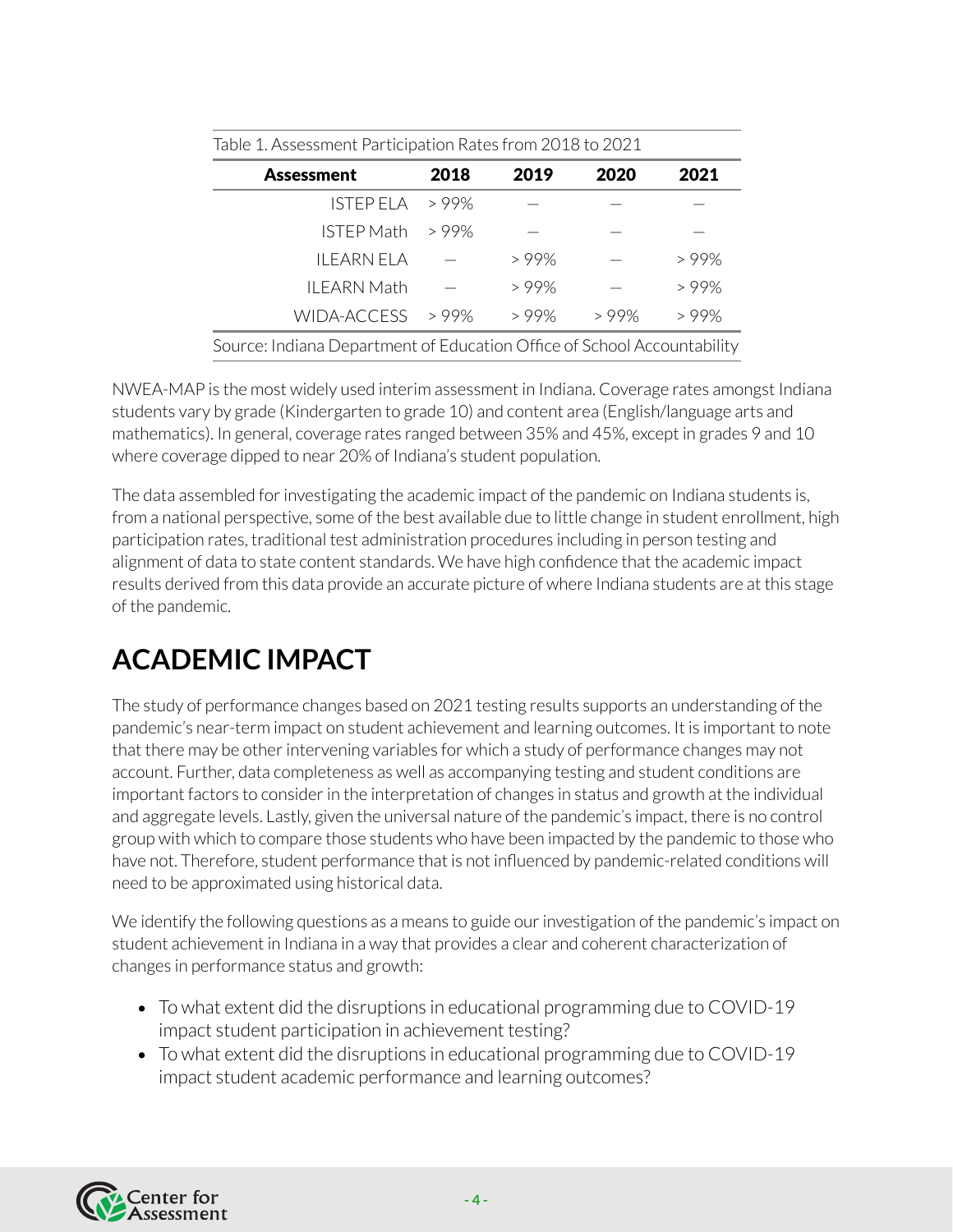- What are the observed changes in student performance (based on achievement test scores and performance classifications) by grade and subject from 2019 to 2021?
	- How do these changes vary among students, student groups, schools, and districts?
	- Are larger changes associated with identifiable student groups, schools, or districts?
		- Racial/ethnic student groups
		- Special education status
		- English learner status
		- Socio-economic status
		- Type of community (urban, suburban, rural, etc.)
		- Mode of instruction (remote, in-person, hybrid)
		- School type (traditional public, charter public, non-public/choice)
- What are the observed changes in student growth by grade and subject from 2019 to 2021?
	- How do these changes vary among students, student groups, schools, and districts?
	- Are larger changes associated with identifiable student groups, schools, or districts?
		- Racial/ethnic student groups
		- Special education status
		- English learner status
		- Socio-economic status
		- Type of community (urban, suburban, rural, etc)
		- Mode of instruction (remote, in-person, hybrid)
		- School type (traditional public, charter public, non-public/choice)
- What is the projected time for recovery of unfinished learning overall and by district, school, and student groups?

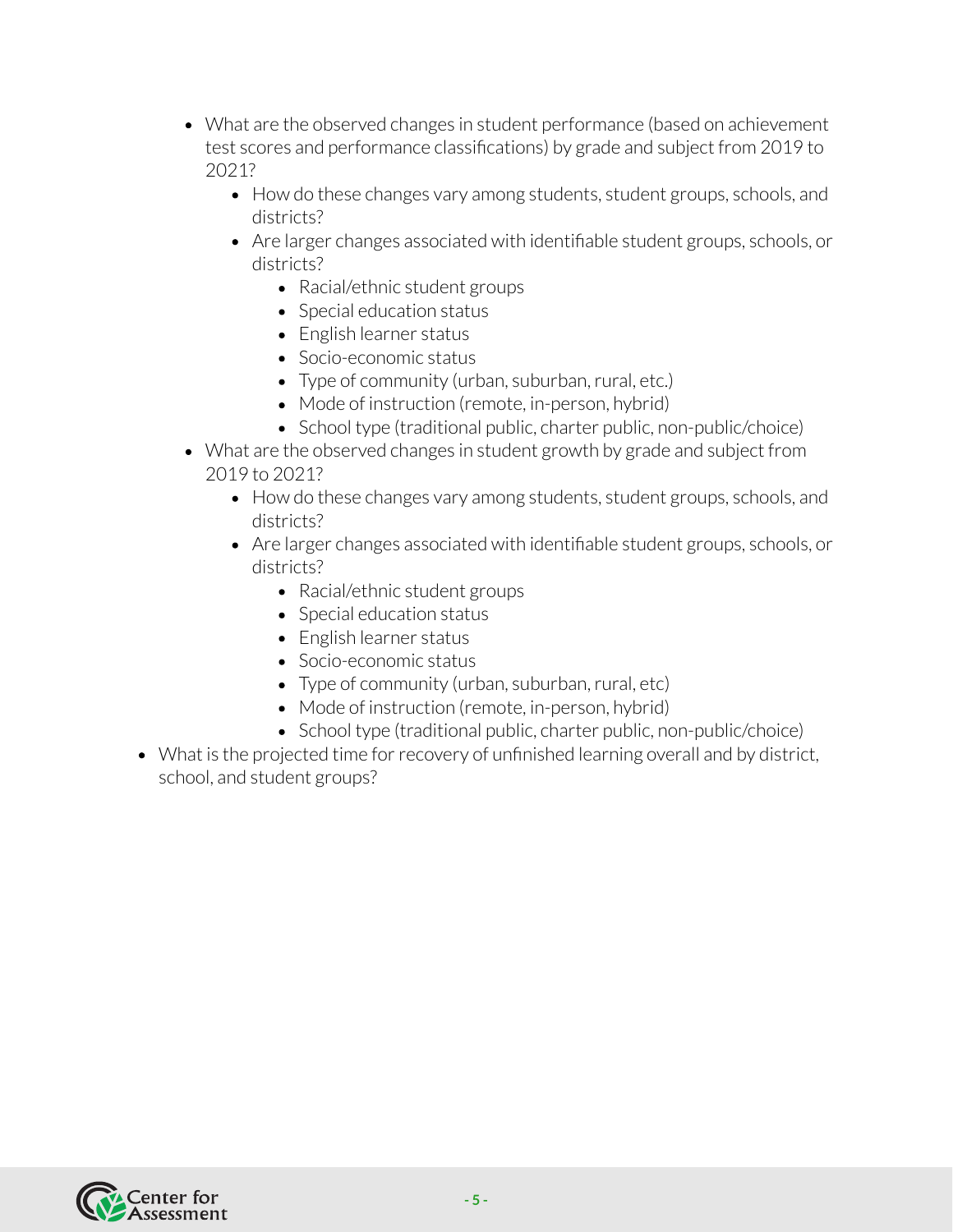# SUMMARY OF RESULTS

## **ACHIEVEMENT**

Student achievement is the most frequently used data from academic assessments. Often reported as student proficiency, the result at the student level is often summarized as percent of students scoring proficient at the school, corporation, or state level. Change in percent proficient is often used as part of accountability system goal setting.

When quantifying pandemic-related academic impact, most laypeople seek to compare where students were before the pandemic with where they are today. The comparison most often performed is to examine changes (decreases) in percent proficient. Changes in percent proficient are, in general, a crude indicator of academic impact due to the fact that performance is considered at a single point (proficiency) on the academic continuum.

Given the size of the academic impacts revealed together with Indiana's excellent participation rate, changes in percent proficient, though crude, are useful as a means of indicating the magnitude of impacts. In our analysis of the data, percent proficient changes were augmented with analyses of mean scale score differences (both unweighted and propensity score weighted) to calculate changes in terms of effect size.

### *ILEARN ACHIEVEMENT*

When comparing 2021 to 2019 ILEARN by grade, content area, and demographic student group, the results show steep declines in percent proficient as well as mean scale score.

- Declines in percent proficient ranged from 6.2 to 8.6 percent in English/language arts and 9.2 to 13.4 percent in mathematics. Forreference, historical year-over-year improvement in percent proficient in Indiana is usually between 1 and 2 percent.
- Effect size declines based upon mean scale score decreases in achievement were large, ranging between 0.2 and 0.4 depending upon grade and content area.
- Declines in percent proficient by ethnicity across grades ranged from 6.7 to 8.2 percent in English/language arts and between 10.9 and 12.4 percent in mathematics.
- Declines in percent proficient for students receiving free/reduced price lunch were 7.9 and 10.8 percent in English/language arts and mathematics,respectively. Corresponding declines for students not receiving free/reduced price lunch were 7.6 and 11.4 percent.
- Declines in percent proficient for special education students were 2.8 and 4.5 percent in English/language arts and mathematics, respectively. Corresponding declines for general education students were 8.2 and 12.0 percent. Smaller declines for special education students is due to relatively small percentages of students classified as proficient. Student growth results shown later provide a clearer picture of impact for this group.

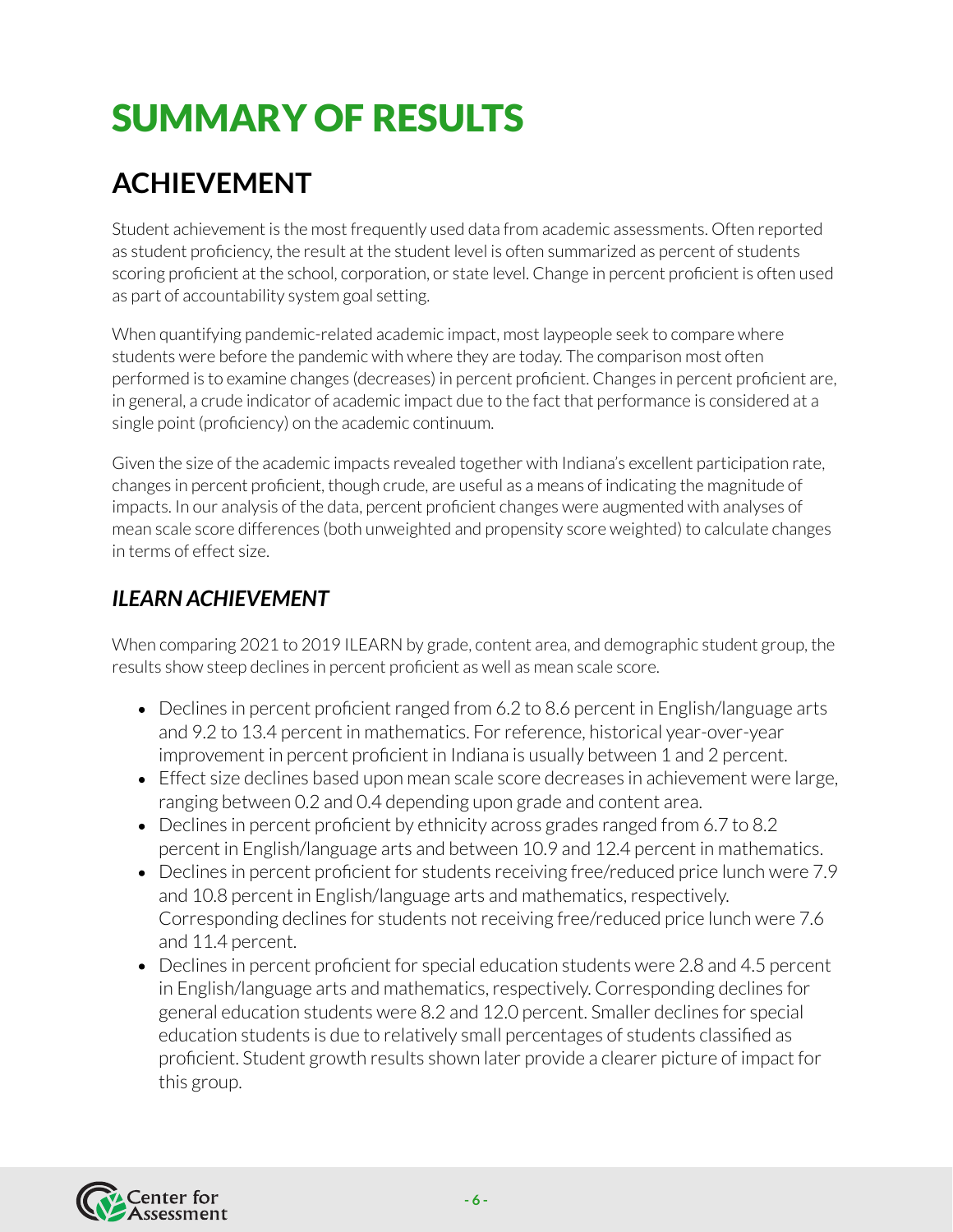- Declines in percent proficient for ELLs were 4.6 and 9.0 percent for English/language arts and mathematics, respectively. For non-ELLs the declines were 7.0 and 10.4 percent.
- Declines in percent proficient for Males/Females in English/language arts and mathematics were 6.9/8.1 percent and 9.6/12.2 percent, respectively.
- Declines in percent proficient by school and school corporation were wide spread ranging from very large decreases in percent proficient/mean scale score to modest increases.

As these results indicate, decreases in achievement by students in Indiana between 2019 and 2021 were substantial. Declines were larger in mathematics than in English/language arts but were widespread and fairly uniform by demographic student groups.

### *WIDA-ACCESS ACHIEVEMENT*

WIDA-ACCESS reports achievement using both a ordinal scale ranging from 1 to 6 with increments of 0.1 as well as a vertical scale allowing for cross grade comparison of scores. The ordinal scale is the more commonly used and we use that scale to report status changes from 2020 to 2021. Growth summaries for WIDA-ACCESS which are a superior indicator of academic impact are provided in the next section.

- Change in the median achievement level from 2020 to 2021 ranged from a decline of 0.3 to an increase of 0.1.
- Effect size changes were larger for elementary school ELL students than for middle and high school ELL students.
- Modest to no declines were observed for high school ELL students. Research on this is ongoing but early evidence suggests little to no academic impact occurred due to ineffectual rates of learning pre-COVID.

## **GROWTH**

Pandemic-related impact on academic growth was investigated for each of the three data sources using historical student growth data for each of the three data sources. The extent to which student academic growth slowed down provides the best indication of the extent to which the pandemic impacted students academically as it examines the students overtime as they experience the pandemic. The following growth data was utilized from each of the three data sources:

- NWEA-MAP growth data from fall 2019 to fall 2020, winter 2019 to winter 2020- 2021, and fall 2020 to winter 2020-2021.
- WIDA-ACCESS growth data from 2020 to 2021 for Grades 1 to 12 in English language proficiency for ELLs.
- ILEARN growth data from 2019 to 2021 (note: ILEARN was not administered in 2020) for Grades 5 to 8 in English/language arts and mathematics.

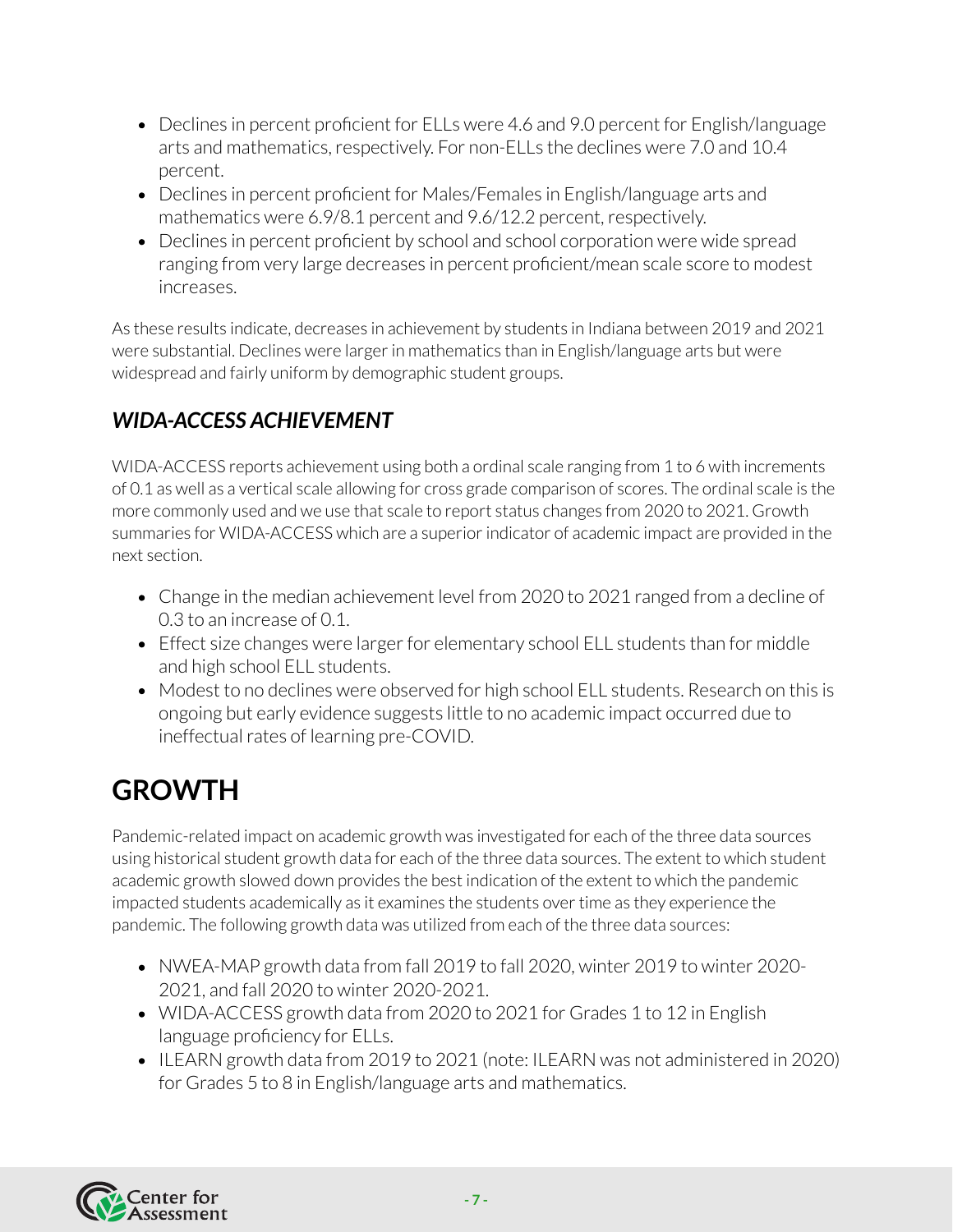For each data source, historical growth norms (i.e., baseline student growth percentiles (SGPs)) are utilized to determine the extent to which student learning has slowed down during the pandemic. For ILEARN, 2019 was the pre-COVID base year from which historical growth norms are derived. For WIDA-ACCESS, 2020 was the pre-COVID base year from which historical growth normed are derived. For NWEA-MAP, nationally representative, historical growth norms currently employ data from 2019 (see NWEA-MAP 2020 Growth technical report).

For the historical growth norming population, the median SGP for the population is 50. That is, prepandemic, students in the state grew, on average, at a rate of 50. Deviations below 50 are indicative of the extent to which learning has been impeded by the pandemic.

### *NWEA-MAP GROWTH*

Growth results from NWEA-MAP reflect student performance at an earlier stage in the pandemic than both ILEARN and WIDA-ACCESS growth results. The results derive from fall 2020 MAP administration and winter 2020-2021 MAP administration. As part of data provided by NWEA, historically normed growth (conditional growth percentiles) are supplied and used to investigate the academic impact of the pandemic on the subset of students taking the test in Indiana.

A caveat to current interpretation of NWEA-MAP growth. Historical growth norms calculated by NWEA are national in scope and thus for the base year growth for the national norming sample would be 50. Unlike state derived norms, the pre-COVID growth for Indiana may be different than 50. We are in the process of getting historical data that will allow for an exact calculation of pre-COVID growth for Indiana students with which to compare growth. For this discussion we use 50 as a point of comparison which suffices for the current discussion.

- Fall-to-fall median conditional growth percentiles for Indiana students taking the MAP ranged from 22 to 57 in English/language arts and from 28 to 53 in mathematics. Mathematics was more significantly impacted than English/language arts.
- There was substantial variation by grade in terms of fall-to-fall student growth. For English/language arts elementary schools grades showed larger declines in growth than did middle/high school grades. In mathematics elementary schools showed larger declines than middle/high school grades however the difference was much less than English/language arts.
- Winter-to-winter median conditional growth percentiles showed similar patterns as fall-to-fall. This would be expected as both the fall-to-fall and winter-to-winter cover a pre-pandemic to pandemic time frame. Median conditional growth percentiles ranged from 14 to 47 in mathematics and 28 to 50 in English/language arts.
- Fall-to-winter growth percentiles, by contrast, capture learning at two points during the pandemic. Instead of growth indicating how much student learning has slowed down since the pandemic started, fall-to-winter growth would indicate whether student learning during the pandemic is on par with prior years. In both English/language arts and mathematics, median fall-to-winter conditional growth percentiles ranged from the mid 40s to 50. Assuming Indiana students grew

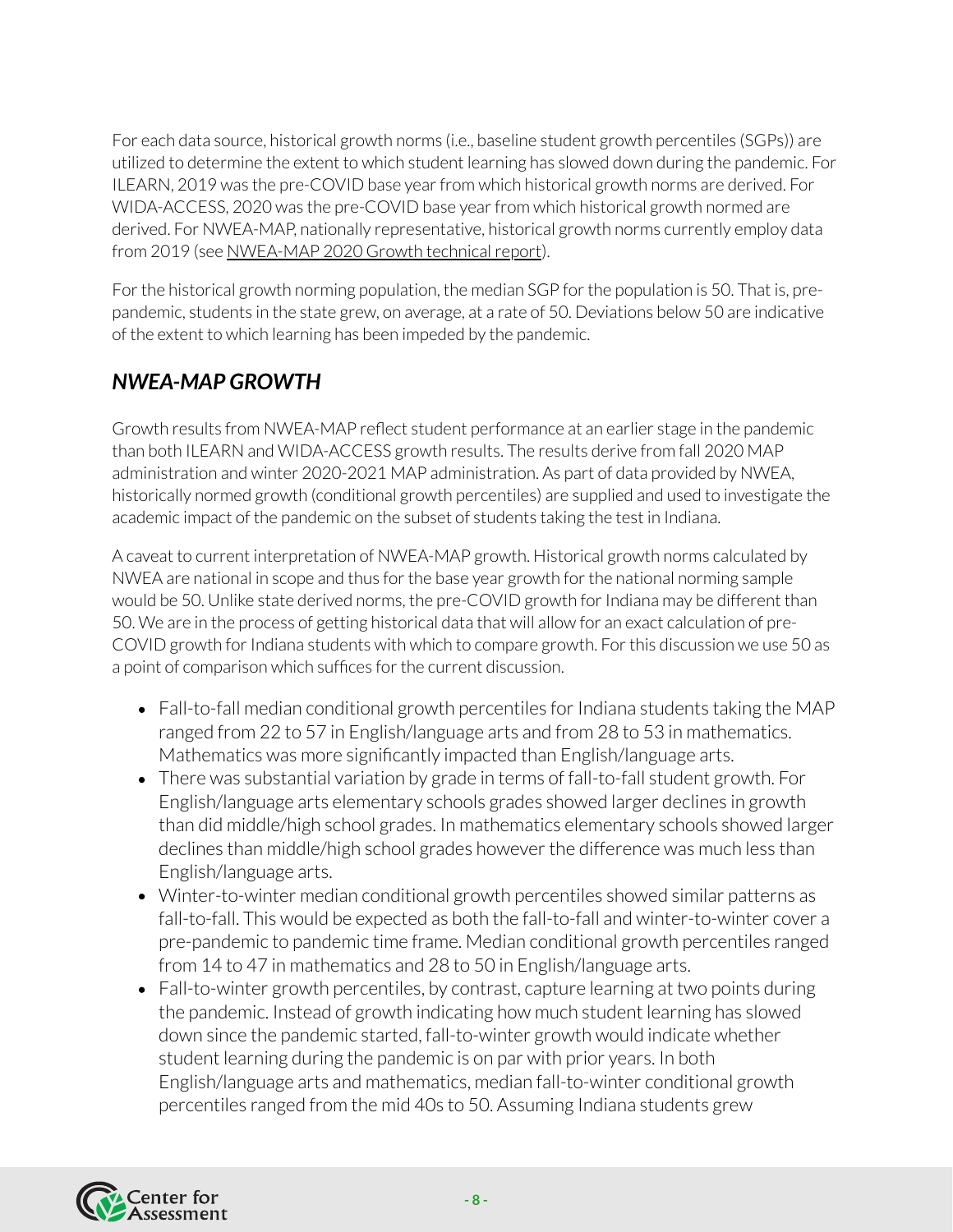historically between 50 and 55 relative to national norms, fall-to-winter growth results suggested impeded growth rates continuing during the 2020-2021 academic year – though not as slow as indicated in the early stages of the pandemic.

Beginning in fall 2020, NWEA produced [reports](https://www.nwea.org/research/theme/covid-19-and-schools/) providing the national view of academic impact based upon the interim assessment data they collect. Results from Indiana are consistent with some of the findings and inconsistent with others.

### *WIDA-ACCESS GROWTH*

WIDA-ACCESS growth utilizes Indiana based historical growth norms with 2020 as the base year. Decreases from 2020 to 2021 using these historical norms is indicative of slower learning. Growth associated with WIDA-ACCESS are traditionally growth-to-standard analyses where the growth goal is reaching English language proficiency based upon a multi-yeartime frame. Slower growth for students from 2020 to 2021 means higher growth targets for students if the time line forreaching English language proficiency remains the same.

- By grade, median baseline SGPs for ELLs exhibited decreases between 10 and 19 points (from 50 in 2020).
- In general, median baseline SGP declines for elementary school grades approached 20 for elementary schools (median SGPs in low to mid 30s), approached 10 for middle schools (median SGPs in low to mid 40s). For high school, there were not declines but instead modest improvement.
- Results for high school suggesting no impact and some improvement could be indicative of either lackluster pre-pandemic growth or of those students' English language learning resiliency during the pandemic.

WIDA has done analyses of results across their entire consortium and recently indicated that declines in speaking fluency are primarily driving the decreases in the overall scores that they are observing. Preliminary analysis of sub-scale results on WIDA-ACCESS confirms that finding with Indiana data.

### *ILEARN GROWTH*

ILEARN growth indicates substantial academic impact due to the pandemic. In general, academic impacts in mathematics were larger than they were in English/language arts.

- By grade, decreases in median baseline SGPs for English/language arts ranged between a 10 and 11 point drop (from 50 in 2019). In mathematics the decreases ranged between 19 and 22 points. Decreases in English/language arts are associated with medium effect sizes whereas those in mathematics are large.
- By ethnicity, decreases in median baseline SGPs for English/language arts ranged between a 10 and 14 point drop. In mathematics the decreases ranged between 19 and 24.

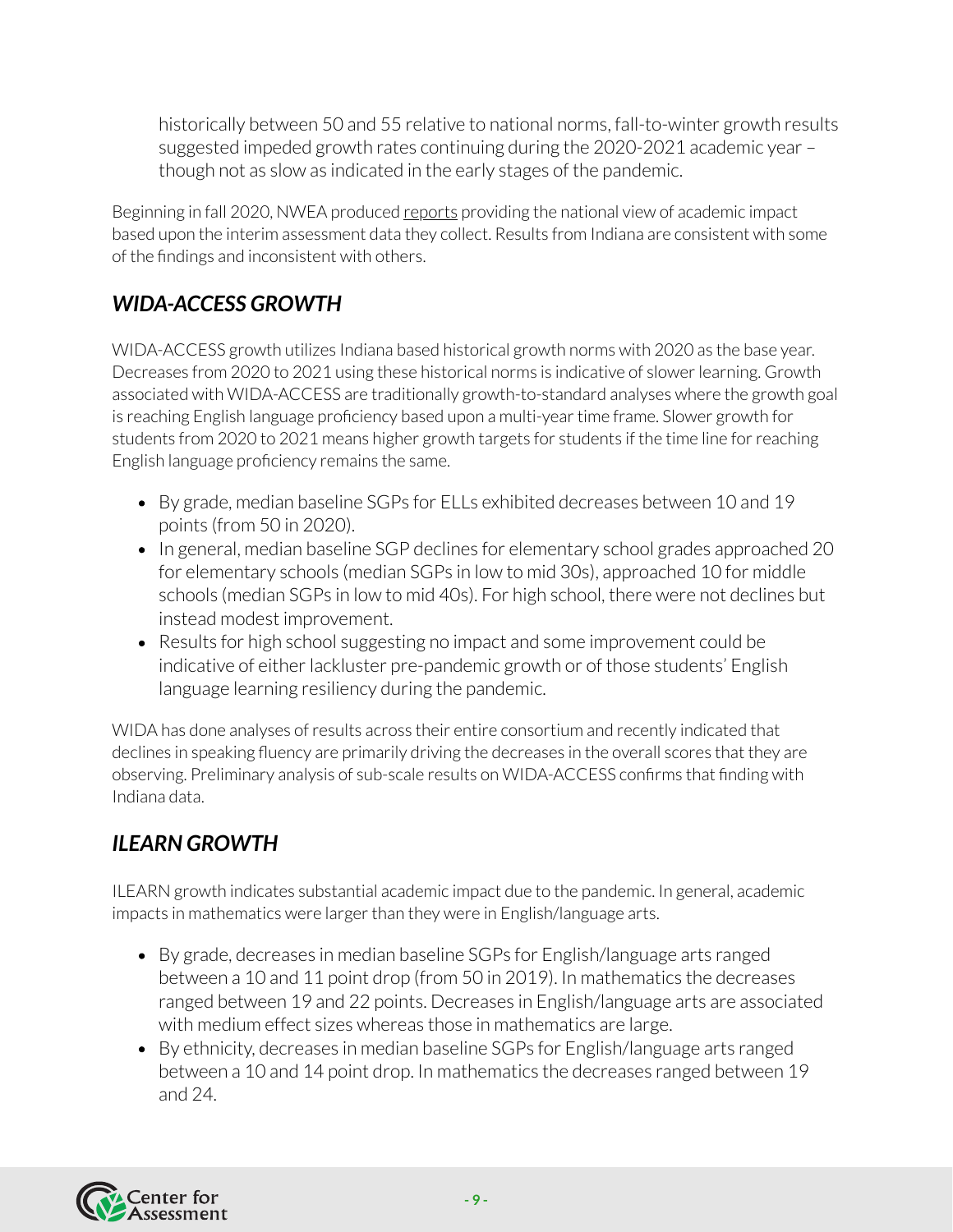- By free/reduced lunch status, decreases in median baseline SGPs for English/language arts ranged between a 9 and 12 point drop. In mathematics the decreases ranged between 19 and 20.
- By special education status, the decrease in median baseline SGPs for English/language arts was 11 points. In mathematics the decrease was 7, going from 36 in 2019 to 29 in 2021. The modest decrease in mathematics during the pandemic seems to suggest that growth prior to the pandemic was rather weak so that pandemic disruptions did little to drive learning down less than it already was.
- By English learner status, the decrease in baseline median SGPs for English/language arts was 14. In mathematics the decrease was 19.
- By gender, the decrease in median baseline SGPs for males in English/language arts and mathematics were 12 and 17, respectively. For females the decreases were 10 and 22,respectively.
- By mode of instruction (Hybrid, In-Person, Remote), the decreases in median baseline SGPs for English/language arts were 8, 11, and 17,respectively. For mathematics the decreases were 23, 14, and 32, respectively.
- Students grouped by starting (i.e., 2019) scale score decile demonstrated differing levels of academic impact dependent upon grade and content area. In middle school mathematics, higher achieving students demonstrated greater academic impact than lower achieving students.
- Schools and school corporations demonstrate highly varied levels of academic impact ranging from severe to no impact/improvement.

Academic impact findings from the examination of ILEARN growth show some overlap with NWEA-MAP findings but also have important discrepancies. Results showing larger impacts in mathematics than in English/language arts are consistent across ILEARN and NWEA-MAP. Unlike NWEA-MAP, ILEARN shows larger academic impacts, particularly in English/language arts. Additionally ILEARN shows consistently large impacts across grades unlike NWEA-MAP which showed lessening impact in middle and high school grades. Reasons for these discrepancies are not apparent. However, given ILEARN's excellent participation rates and alignment with state content standards we believe that the ILEARN results are likely a more accurate depiction of Indiana's current circumstances. The results paint a dire picture of unprecedented academic impact that willrequire unprecedented effort to recover from.

## **ACADEMIC RECOVERY**

Results derived from the three data sources consistently show moderate to severe impacts on student achievement. The findings are not meant to impugn the efforts put forward to educate students during a once in a century pandemic. Instead, these results are intended as a starting point to help map out viable plans for recovery for students. Absent a accurate understanding of the academic impact on students, it is impossible to understand the scope of the recovery effort necessary.

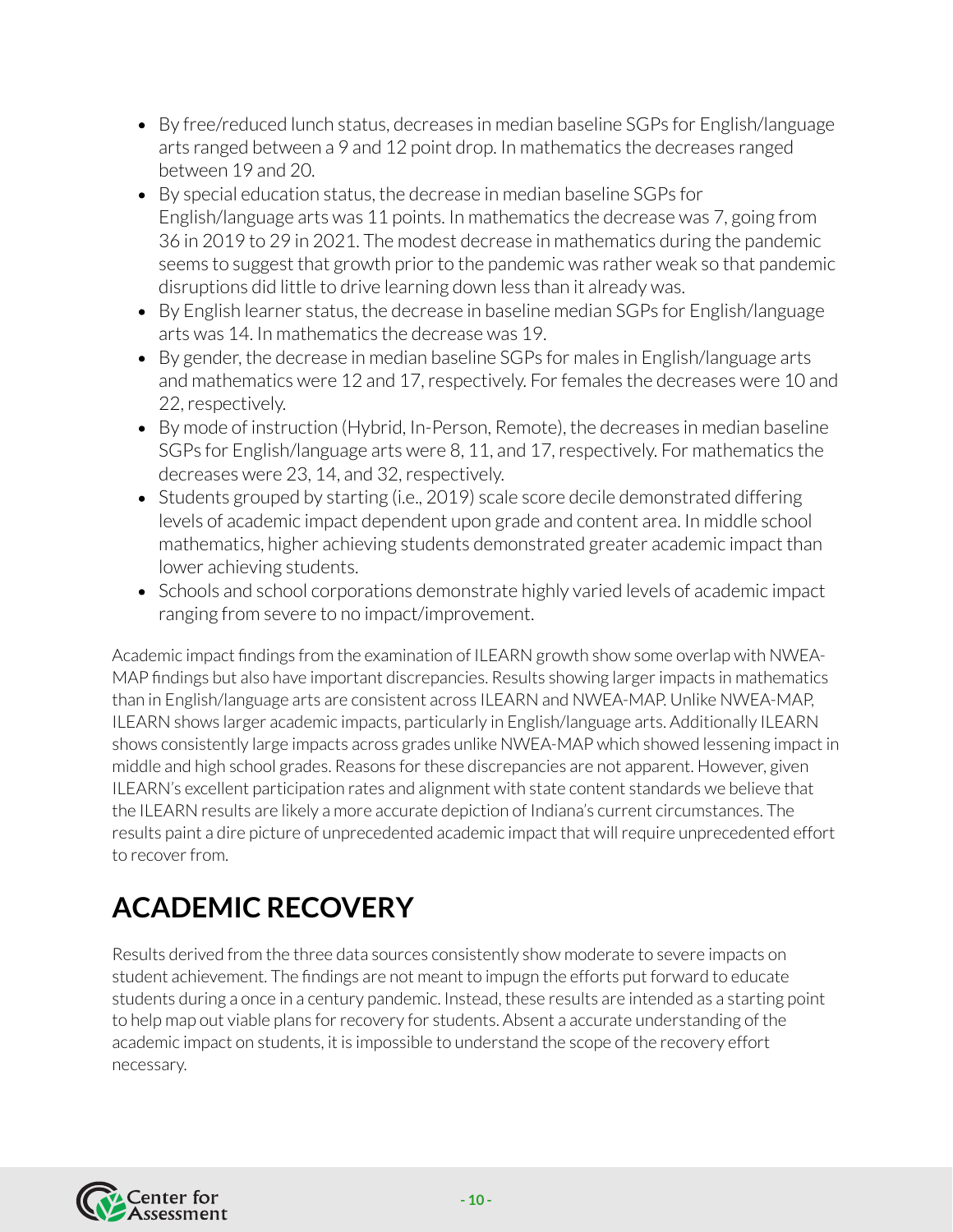Characterization of impact as moderate, large, or severe derive both from effect size calculations of what changes in performance historically look like as well as a decade of use of achievement and growth data as part of state accountability systems. The large effect sizes/low growth results associated with state level data are unprecedented. Deviations of this magnitude are most frequently seen with the most underperforming schools, but never with entire states. To that end, recovery will almost certainly require solutions that have not been employed previously.

Based upon level of academic impact, we propose three impact categories that delineate the amount of time and support that is likely necessary for recovery to occur.

- **Large to Severe Impact:** Implies an expected time frame for academic recovery exceeding one year and likely requiring supplemental academic support.
- **Moderate Impact:** Implies an expected time frame for academic recovery of up to one year and likely requiring supplemental academic support.
- **Modestto No Impact:** Implies little deviation from what was observed historically. Caution in interpreting this group should be exercised particularly when historical performance for a group is poor.

Depending upon school and school corporation impact analyses, tailored solutions will be necessary to facilitate academic recovery. For example, severely impacted schools whose pre-pandemic performance exhibited excellent rates of student learning likely require just enough assistance to get back to what they were doing. By contrast, severely impacted schools who pre-pandemic performance was problematic will need to improve above-and-beyond the prior status quo. Rates of learning necessary to recover (i.e., accelerated learning) will be necessary on a scale never before seen. Historically, only a small percentage of schools have demonstrated these high rates of learning. The current challenge is to get all Indiana students to exhibit high rates of student learning previously seen in just a handful of Indiana schools.

### *THE COMING YEAR*

As of August, 2021, we are still in the midst of a global pandemic. The 2021-2022 school year has begun or will begin shortly for students across Indiana. The results of this study represent the first chapters in an unfolding story, providing an initial glimpse into who was impacted, in what they were impacted, and how much they were impacted.

- The vast majority of students in the state of Indiana exhibited some degree of negative academic impact due to the pandemic. Given the uniform nature of the impacts observed across grades, it seems prudent to assume that similar, large impacts would be observed in non-tested grades (e.g., grades K, 1, 2, 9, 10, 11, 12) were data available. Demographic student groups were similarly impacted though some academic student groups appeared to sufferlargerimpacts than others.
- Of the content areas investigated, mathematics learning was impacted to a greater extent than English/language arts. Given the large impacts in both content area, it